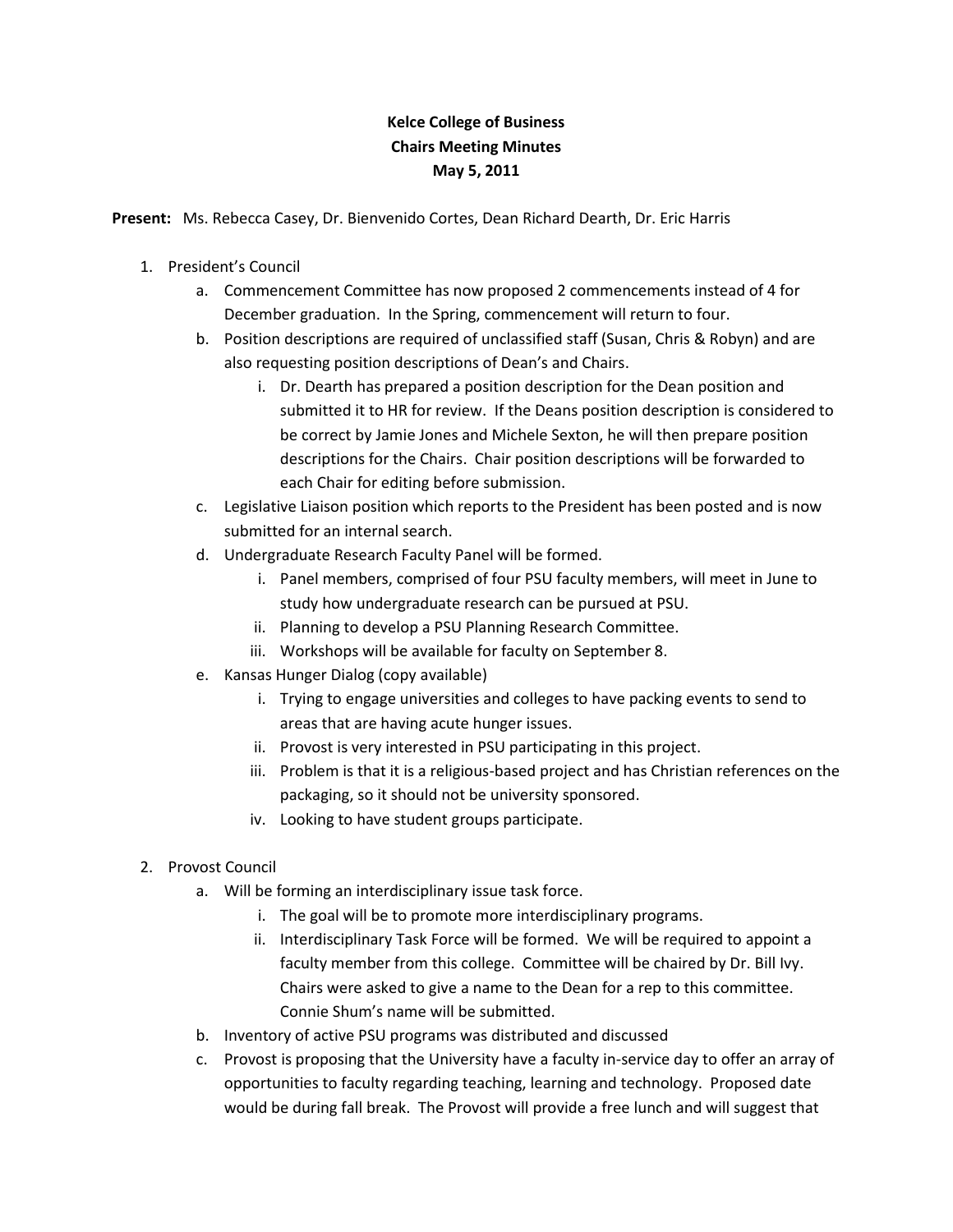faculty who attend be recognized on their performance appraisal as a noteworthy productivity event.

- d. Axe Library is looking into a new computer system which would combine with Washburn, Wichita State and Ft. Hays State. 2 year colleges wish to participate as well, but don't want to pay for their participation.
- e. Reapportionment of faculty list was distributed and discussed. There will be more information at a later date.
- f. Year end funds allotted from the Provost will allow new faculty computers to be purchased (laptops), including one for the new Dean. Dr. Dearth will send out the list of who will be receiving new computers to Chairs.
	- i. Old laptops will be wiped and will utilize those to send overseas as a donation to places that don't have computers.
- g. Terminal degree requirements in each department need to be defined. Dr. Dearth will work with each Chair on this task.
- h. Live-Text conflict was discussed
- 3. Other
	- a. Dean Dearth will remain in office until July 15. Dr. Grimes will begin as Dean on July 18.
	- b. Chairs meetings dates/times will need to be addressed for summer session until Dr. Dearth leaves. Decision was made to have meetings at 2 pm on Tuesdays beginning on May 17.
	- c. Next week, Dean Dearth will be going to Minneapolis for recognition at SIFE Nationals and Ms. Casey will attend Provost Council.
- 4. Department Reports
	- a. MGMKT
		- i. Dr. Murray got her  $3<sup>rd</sup>$  publication
		- ii. Has had no requests for CPT permission this week
	- b. ACIS
		- i. Need to have Dr. Dearth approve her VPN access
	- c. ECON
		- i. 3 students have been approved for Study Abroad trip to Taiwan
- 5. Summer International Mini-MBA Program
	- a. 10 students have paid and have visas must have 20 to have the program. Deadline will be the end of May.
- 6. Student Technology Funds will be spent before the end of the fiscal year
	- a. Will consider licenses for fraud software Dr. Dearth needs more information on this from Ms. Casey.
	- b. Will redevelop lower profile kiosk in room 112
	- c. 3 projectors for classrooms will be ordered + 2 additional bulbs